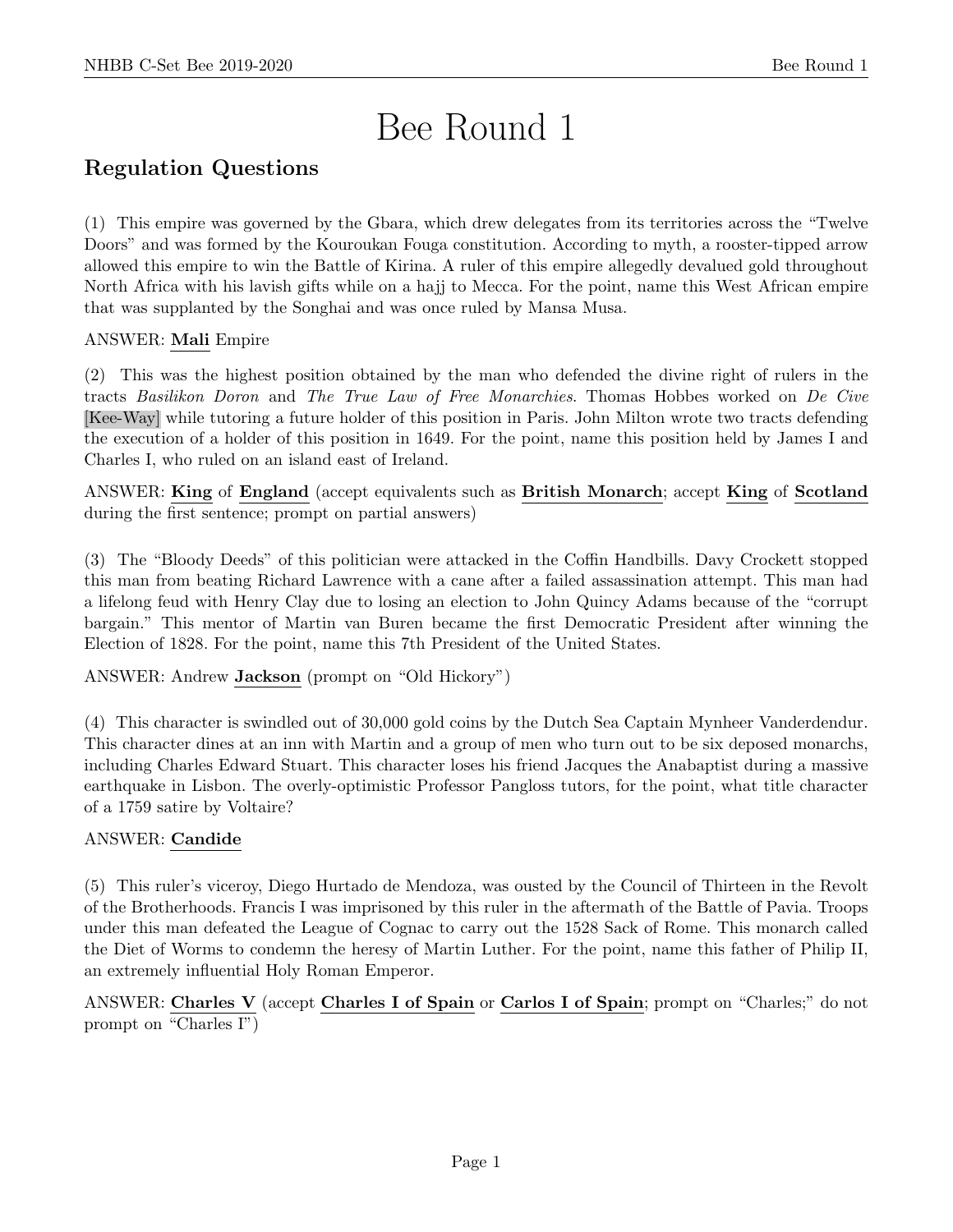(6) In this city, the murder of Mary Phagan led to severe antisemitism when Leo Frank was convicted on flimsy evidence. In 1973, Sam Massell lost a mayoral election in this city to its first black mayor, Maynard Jackson. John Bell Hood was forced to retreat from this city after a series of defeats, including one at Peachtree Creek. This city's Centennial Park was bombed during the 1996 Summer Olympics. William Sherman started his March to the Sea in, for the point, what largest city in Georgia?

#### ANSWER: Atlanta

(7) This man spared a king whom he told "Wickedness proceeds from the wicked. But my hand will never be against you." A soldier under this man, Banaih, was accused of killing the sons of Ariel of Moab. This man ordered Uriah the Hittite to be placed on the front lines so that he could marry Uriah's wife, Bathsheba. This man's son, Absalom, launched a rebellion in Jerusalem. Saul was succeeded by, for the point, what King of Israel who used a sling to kill Goliath?

#### ANSWER: King David (accept Dawud)

(8) In a series of photographs, Emmanuil Everzrikhin contrasted the violence of this battle with the innocence of the Barmaley Fountain. Yakov Pavlov defended an apartment building in this battle for over 60 days. Friedrich Paulus was captured during this battle after being encircled by Georgy Zhukov as part of Operation Uranus. For the point, name this crucial World War II battle in which German forces failed to hold a Soviet city on the Volga.

#### ANSWER: Battle of Stalingrad

(9) The Ottawa Treaty of 1997 made it a war crime to use the "triggered" variety of this weapon. In both world wars, the Germans used a type of this weapon nicknamed "the Potato Masher." Combining Greek Fire and ceramic jars created an early form of this weapon. In the 1940s, the United States used a pineapple-shaped type of this weapon. For the point, name these hand-thrown explosives that often require a pin to be pulled.

#### ANSWER: grenades

(10) This dynasty fought the inconclusive Battle of Ulan Butung, in which troops from the Dzungar Khanate used camel-mounted artillery. Hong Xiuquan [zhee-oo-choo-ahn] launched a rebellion against this dynasty to establish the "Heavenly Kingdom." The Dowager Cixi [see-zhee] took power in this dynasty in the aftermath of the Second Opium War. The Taiping was launched against, for the point, what last Chinese dynasty founded by the Manchus?

ANSWER: Qing Dynasty (accept Manchu Dynasty before "Manchu" is read)

(11) In 1970, a group of Yippies "invaded" this location in protest of the Vietnam War, seizing control of Tom Sawyer Island. Nikita Khrushchev asked if gangsters had taken control of this location after he was barred from visiting due to security concerns. At this location's opening day, parents threw their children over crowds of people to get them onto rides like the King Arthur Carousel. For the point, name this Anaheim amusement park, the first built by Walt Disney.

ANSWER: Disneyland (do not accept or prompt on Disneyworld)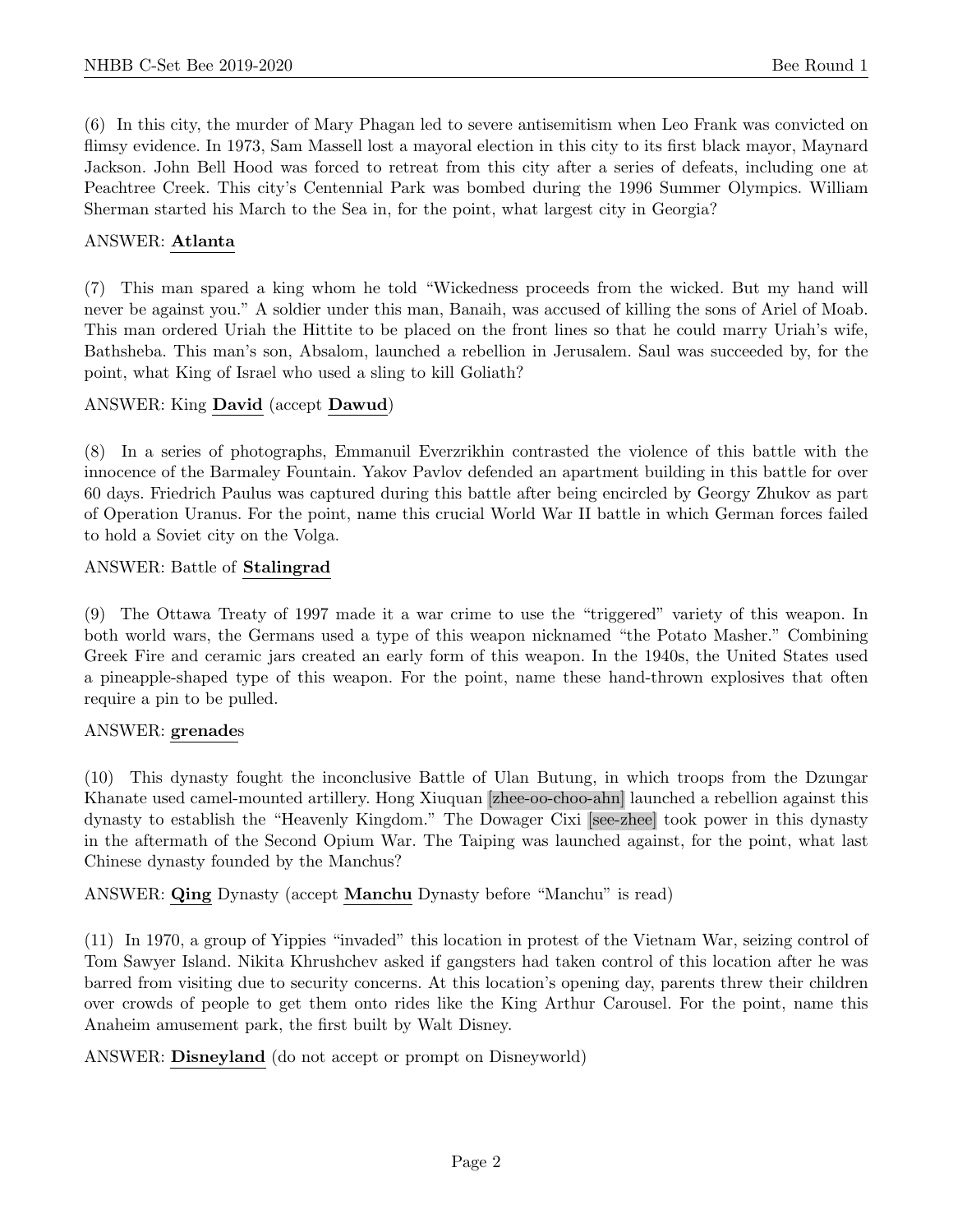(12) This country was the site of the Baltimore Crisis, in which two American sailors were stabbed after one of them spit on a photo of Arturo Prat. In this country, the democratically-elected Salvador Allende [ah-YEHN-day] was overthrown by the American-backed Augusto Pinochet. This country secured its territory in the Atacama desert by defeating a Bolivian-Peruvian alliance in the War of the Pacific. For the point, name this South American country governed from Santiago.

#### ANSWER: Chile

(13) During this event, Pedro de Arbu´es was assassinated in La Seo Cathedral. Over 7,000 women were killed during this event as part of a witch trial targeting Logroño. Auto-de-fé was a common punishment in this period, which was spearheaded by Tomás de Torquemada. The Alhambra Decree was passed during this period to expel Jews from the Iberian Peninsula. For the point, name this period in which non-Catholics were forced to convert in Spain.

#### ANSWER: Spanish Inquisition

(14) This man's Deputy White House Counsel, Vince Foster, committed suicide in the aftermath of the Travelgate scandal. Toni Morrison referred to this man as the "first black President" in reference to his saxophone performance on the Arsenio Hall Show. This politician was investigated as part of the Whitewater controversy while he was governor of Arkansas. For the point, name this President who was impeached because of the Monica Lewinsky scandal.

#### ANSWER: William "Bill" Clinton

(15) Under the rule of King Agum III, forces from this city burned Dur-Enlil in a war against the Sealand Dynasty. Tukulti-Ninurta seized control of this city after defeating Kassite king Kashtilash IV. The King of Judah, Jehoikhan, was deposed by forces from this city under Nebuchadnezzar II. A law code governing this city called for an "eye for an eye, a tooth for a tooth." For the point, name this Mesopotamian city led by Hammurabi, the site of a possibly legendary Hanging Gardens.

#### ANSWER: Babylon

(16) John Boley was removed from this group after causing issues at Camp Dubois. A leader of this group brought his slave York, who may have escaped after experiencing freedom. Cameahwait helped this group cross the Rocky Mountains after reuniting with his long-lost sister Sacajawea. Thomas Jefferson commissioned, for the point, what expedition, led by two army officers, meant to explore the newly-acquired Louisiana territory?

#### ANSWER: Corps of Discovery (accept Lewis and Clark Expedition)

(17) A piece inspired by this country includes a mandolin solo in its "October Harvest Festival" movement and later depicts a battle in its "Circuses" movement. A "Pilgrim's March" appears in an A major piece named for this country, Mendelssohn's Fourth Symphony. A piece set in this country features a recording of a nightingale and depicts the title "Pines" on the Appian Way. For the point, name this country that inspired Ottorino Resphigi's work Festivals of Rome.

#### ANSWER: Italy (accept Italian Republic; accept Italia)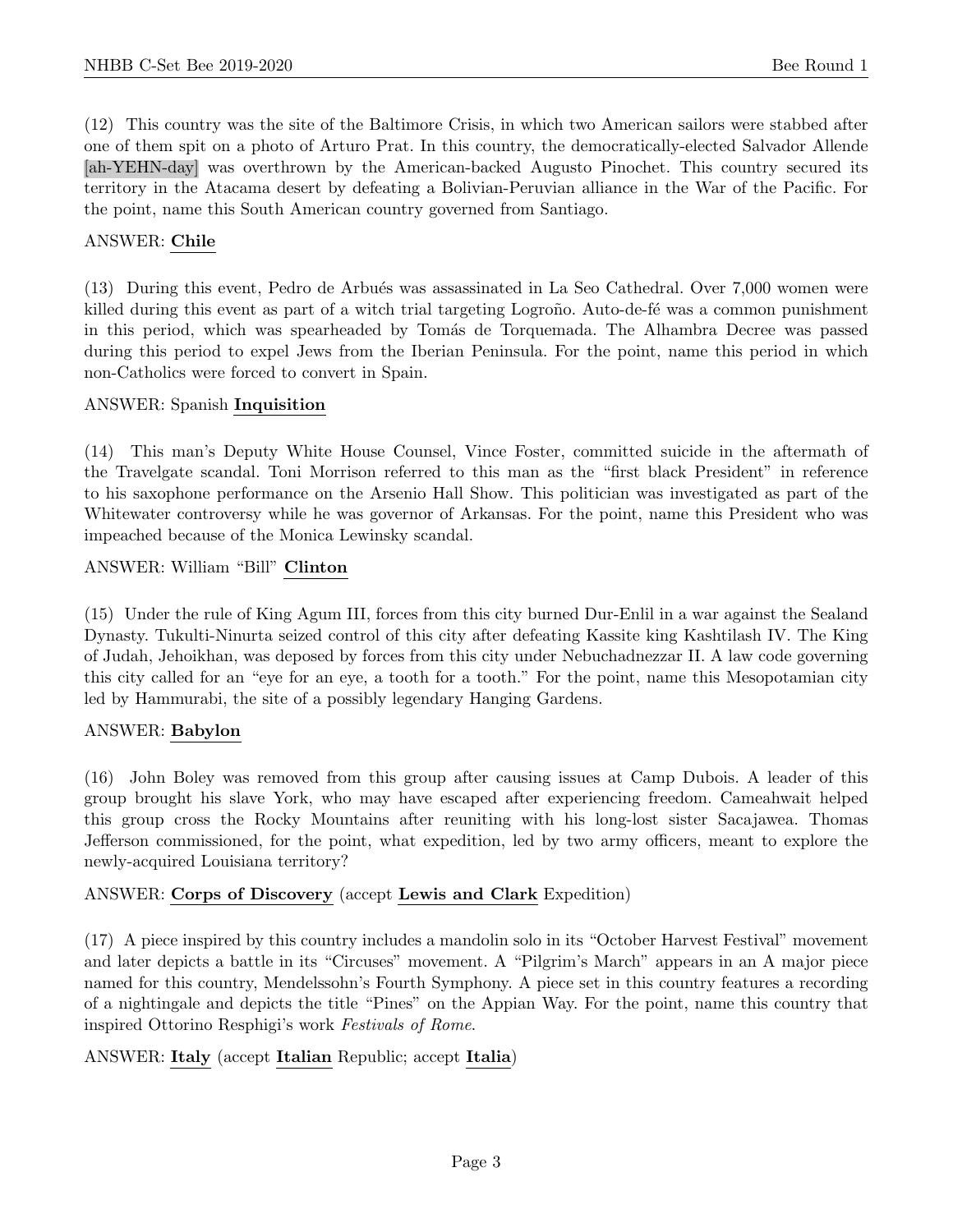(18) After losing this war's Battle of Metaurus, a general was executed and his head was thrown into the camp of his brother. Quintus Fabius suffered heavy losses in this war after the disastrous Battle of Cannae. During this war, enemy elephants were scared off by the tactics of Scipio Africanus at the Battle of Zama. Hannibal crossed the Alps during, for the point, what second conflict between Carthage and Rome?

#### ANSWER: Second Punic War (prompt on Punic War(s))

(19) This territory most recently changed hands with an elaborate ceremony at the Golden Bauhinia Square, an event that prompted the drafting of the Basic Law. This territory was the site of the Umbrella Revolution against Chief Executive C.Y. Leung and recent protests against an extradition bill. Carrie Lam leads this territory, which is governed under the principle of "one country, two systems." For the point, name this territory that Great Britain returned to China in 1997.

#### ANSWER: Hong Kong

(20) In the prelude to this conflict, one side threatened to arrest British reporters aboard the Haimun. Anatoly Stessel was forced to surrender Port Arthur during this conflict after the disastrous Battle of Liaoyang. Theodore Roosevelt helped negotiate an end to this conflict in the Treaty of Portsmouth, which was signed after the Baltic Fleet was defeated at the Battle of Tsushima. The southern Sakhalin Island was seized during, for the point, what 1905 conflict between a European power led by Nicholas II and an upstart Asian empire?

#### ANSWER: Russo-Japanese War (accept Nichiro senso)

(21) This state contains six distinctive C-shaped ridges built by ancient Native Americans at the UNESCO World Heritage Site of Poverty Point. Union troops built Bailey's Dam in this state during a retreat along the Red River after a failed assault on this state's city of Shreveport. Hurricane Katrina devastated the most populous city in this state, causing flooding along the shores of Lake Pontchartrain. For the point, name this southern state that is home to New Orleans.

#### ANSWER: Louisiana

(22) This person was given the task of determining whether or not a blacksmith lied when claiming that a crown for the King of Syracuse was made with pure gold. Water and grain can be lifted using a screw named for this person. This scientist discovered that the weight of the fluid displaced by an object is equal to the exerted force on the object. For the point, name this Ancient Greek who, when he discovered the principle of buoyancy, exclaimed "Eureka!"

#### ANSWER: Archimedes

(23) In a massive TV disappointment, Geraldo Rivera hosted a 2-hour long special about a vault owned by this man at the Lexington Hotel, only to find it was filled with dirt. This man, debilitated by syphilis, was stabbed by James Lucas while imprisoned at Alcatraz. The St. Valentine's Day Massacre was likely carried out on the orders of, for the point, what Chicago gangster who was arrested for tax evasion?

ANSWER: Alphonse "Al" Capone (prompt on "Scarface")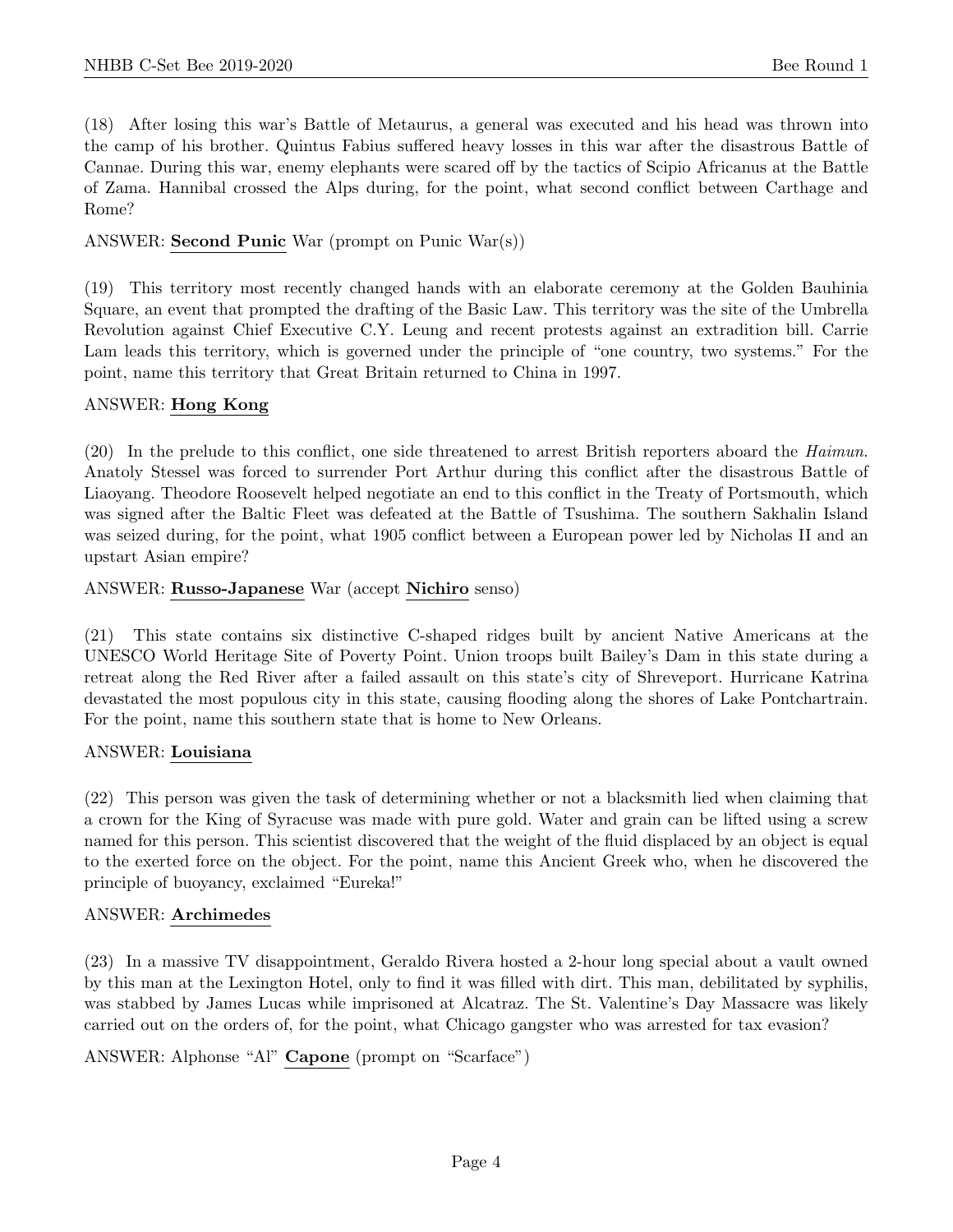(24) Controversy of this city's placement of 400 bronze cannons in Belleville and other working-class neighborhoods led to riots. In 1871, government forces reclaimed this city during the "Bloody Week" after it was seized by a namesake commune. Baron Haussmann led a renovation of this city during which he widened the streets to prevent the construction of barricades. In 1789, citizens in this city stormed the Bastille in, for the point, what capital of France?

#### ANSWER: Paris

(25) This empire won the Battle of Thymbra as part of its conquest of Lydia. A leader of this empire freed the Jews from the Babylonian Captivity following his defeat of Nabonidus. Aristagoras launched the Ionian Revolt against this empire rather than be removed as tyrant. This empire simultaneously operated out of Susa and Persepolis under the rule of Darius I. Cyrus the Great founded, for the point, what rival of Greece, an empire that covered much of modern-day Iran?

#### ANSWER: Persian Empire (accept the Achaemenid Empire; accept Persia)

(26) A World War II propaganda poster featuring this location exclaims "No one had to tell HIM to save food." Baron von Steuben created the "Blue Book" out of a training regimen he developed at this location. According to legend, George Washington knelt in the snow to pray for salvation at this location. For the point, name this Pennsylvania valley where the Revolutionary Army spent the winter of 1777.

#### ANSWER: Valley Forge

(27) The reign of this ruler included an ill-fated attempt by Earl Chatham to capture the Netherlands in the Walcheren Expedition. The only British prime minister to be assassinated, Spencer Perceval, served this ruler, who was also aided by the Ministry of All the Talents under Lord Grenville. William Pitt helped pave the way for a regency to rule in the name of this ruler, who suffered from porphyria in his later years. For the point, name this English king who lost the thirteen colonies during the American Revolution.

#### ANSWER: George III

(28) Wyndham Lewis was inspired by this war to create the works Canadian Gun-pit and A Battery Shelled. John Nash depicted soldiers in this war, members of the Artist Rifles, performing the title action in Over the Top. Blind soldiers recovering from a mustard gas attack are shown in a depiction of this war, Gassed, by John Singer Sargent. For the point, name this 20th century war that inspired art about life in the trenches.

#### ANSWER: World War I (accept The Great War)

(29) During the Mexican-American War, John Sloat occupied this modern-day state after seizing control of Monterey Bay. William B. Ide led a revolt in this state secretly supported by John C. Fremont that introduced the Bear Flag. Workers in this state discovered a precious metal at Sutter's Mill, setting off a mass migration. For the point, name this state where the Gold Rush of 1849 led to the growth of towns like San Francisco.

#### ANSWER: California